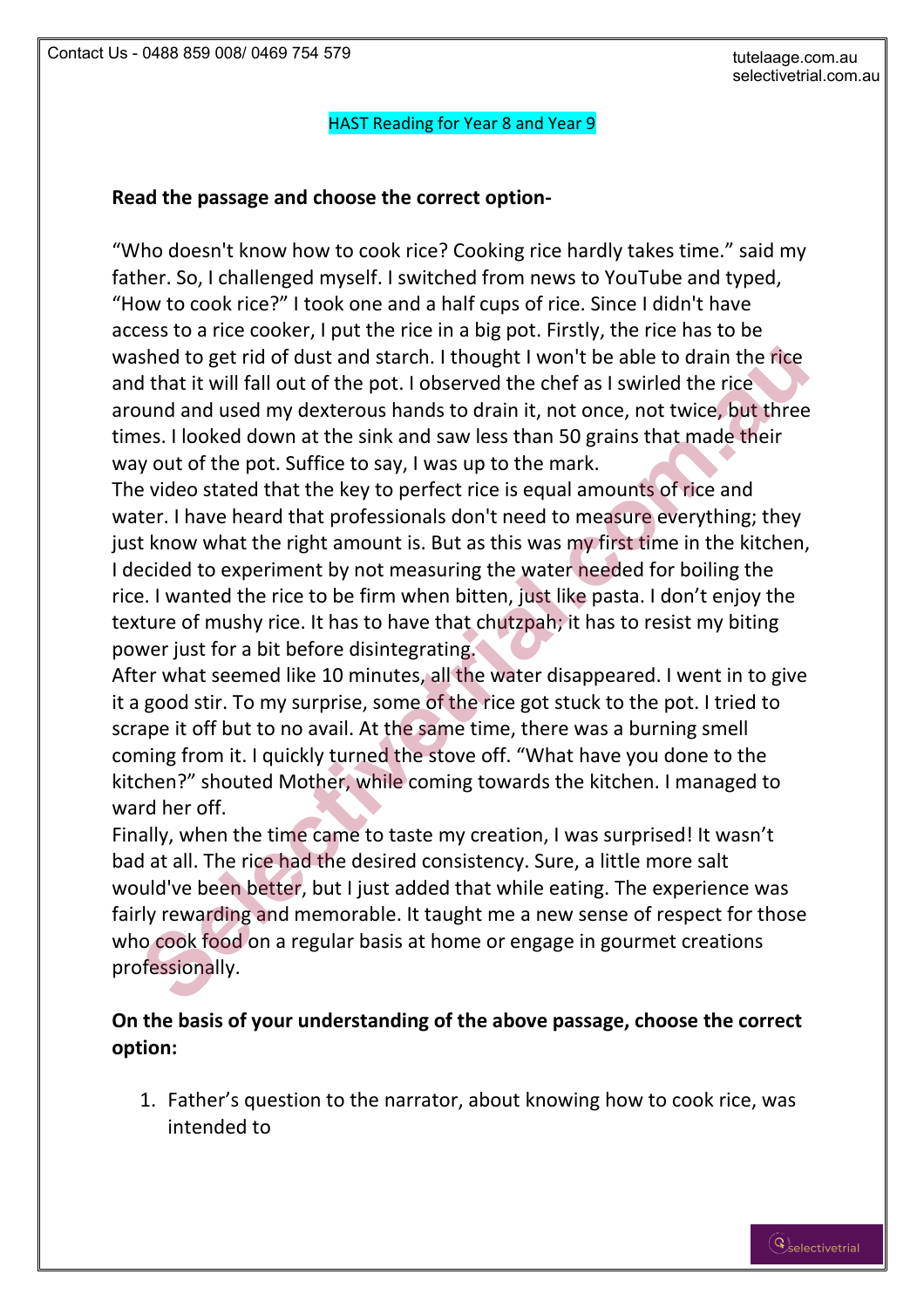- a. criticize the narrator's lack of abilities.
- b. make the process sound simple.
- c. encourage the narrator to take up cooking.
- d. showcase his own expertise in cooking rice.
	- 2. "I switched from news to YouTube …" Pick the option in which the meaning of 'switch(ed)' is NOT the same as it is in the passage.
- a. He switched on the radio to listen to the news while having dinner.
- b. "Forget these diet supplements and switch to yoga, if you want a true sense of

well-being."

c. Mom switched to reading fiction recently because she was bored with cookbooks.

d. The company will switch the trucks to other routes to bring down city pollution.

- 3. The narrator says that he has dexterous hands. He would have had a problem had it been the opposite. NOT BEING dexterous means, being
- a. uncomfortable.
- b. clumsy.
- c. unclear.
- d. clueless.
- 4. According to the passage, the fact that the narrator risked experimentation, on his maiden attempt in the kitchen, shows that he was Forget these diet supplements and switch to yoga, if you want a true sense<br>
<u>ell-being."</u><br>
Mom switched to reading fiction recently because she was bored with cook-<br>
olso.<br>
The company will switch the trucks to other route
- a. conscientious.
- b. nervous.
- c. presumptuous.
- d. courteous.
	- 5. Pick the option showing the CORRECT use of the word 'chutzpah'.

a. It is the court's duty to dispense chutzpah to everyone irrespective of caste or creed.

b. The speaker may not have much of a stage presence, but you've got to admit she's got chutzpah.